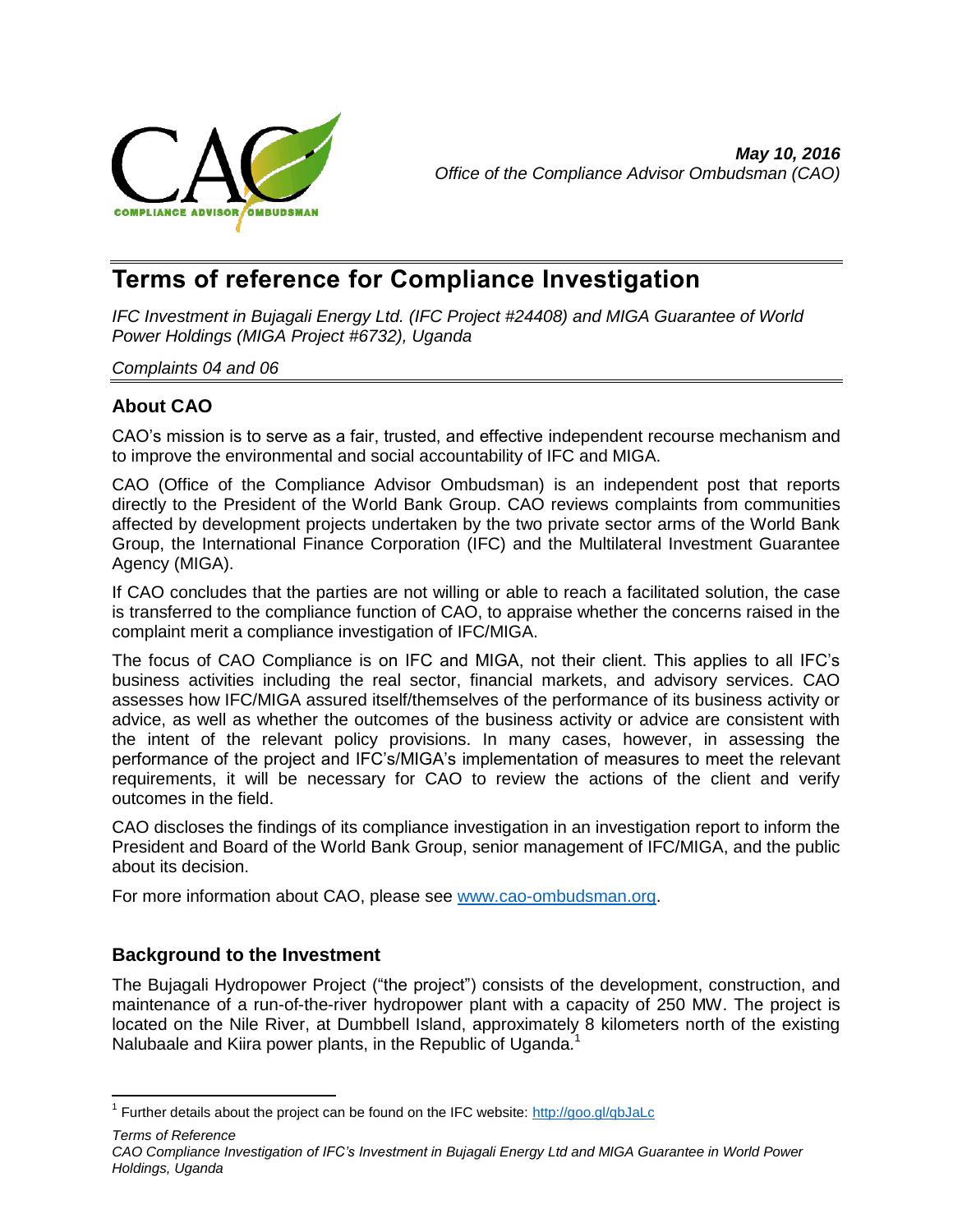In 2005, Bujagali Energy Limited ("the client") was awarded the project by the Government of Uganda. Design and construction of the project were conducted between 2007 and 2012.

In 2007, IFC invested in the project, providing two loans totaling \$130 million. In parallel, MIGA issued a \$115 million guarantee to World Power Holdings Luxembourg covering its investment in the project. These investments formed part of a finance package totaling approximately \$900 million, in which several other development finance institutions also participated.

The client engaged Salini Costruttori ("the contractor") to construct the dam. Boschcon Civil and Electrical Construction Limited ("the subcontractor") was hired by the contractor to undertake initial works on the Bujagali dam site as well as to build the contractor's camp and other facilities, which housed and served the contractor's staff for the duration of the project. Throughout the period of the dam construction, the contractor employed up to 4,500 workers.

# **The Complaint**

Between March 2011 and April 2013, CAO received two complaints from former employees of the contractor and subcontractor.<sup>2</sup> The complaints raise concerns about the adequacy of compensation provided for injuries and disabilities, occupational safety and health (OSH) issues, and unpaid wages and benefits. A brief description of each complaint is provided below.

In March 2011, a group of former employees of the contractor filed a complaint with CAO on behalf of themselves and more than 30 other workers (*the Bujagali-04 complaint*). These complainants alleged that they were not adequately compensated for serious injuries suffered on the project construction site. The complainants also asserted that the process for medical assessment, provision of compensation, and assessment of termination benefits was not transparent. During CAO's assessment of the complaint, the number of individual complaints under the Bujagali-04 complaint rose to 93. The complainants and the client agreed to participate in a CAO-facilitated dispute resolution process and a Ugandan government dispute resolution process. Together, these processes resolved 86 complaints. Six unresolved complaints were transferred to the CAO compliance function for appraisal.

In April 2013, CAO received a complaint from the chairman of an informal group of former employees of the subcontractor (*the Bujagali-06 complaint*). This complaint raised a range of concerns about labor issues, including unpaid wages and benefits dating back to 2007. As noted in the CAO assessment report, the Bujagali-06 complainants also raised concerns regarding workplace accidents. Following the CAO assessment, the Bujagali-06 complainants, the subcontractor, and the Ugandan Ministry of Gender and Labor agreed to participate in a CAO-facilitated dispute resolution process. In November 2014, CAO brought the dispute resolution process to a close as the parties were unable to reach consensus on how to move forward. In accordance with CAO's Operational Guidelines, this complaint was also referred to the CAO compliance function for appraisal.

# **Scope of the Compliance Investigation**

The focus of this CAO compliance investigation is on IFC, and how IFC assured itself of the environmental and social performance of its investment at appraisal and during supervision.

The approach to the compliance investigation is described in the CAO Operational Guidelines (March 2013), and states that the working definition of compliance investigations adopted by CAO is as follows:

 $\overline{\phantom{a}}$ <sup>2</sup> Details of the complaints (Bujagali-04 & 06) can be found on the CAO website: Bujagali-04 Complaint:<http://goo.gl/I9Mzyq>

Bujagali-06 Complaint:<http://goo.gl/477liJ>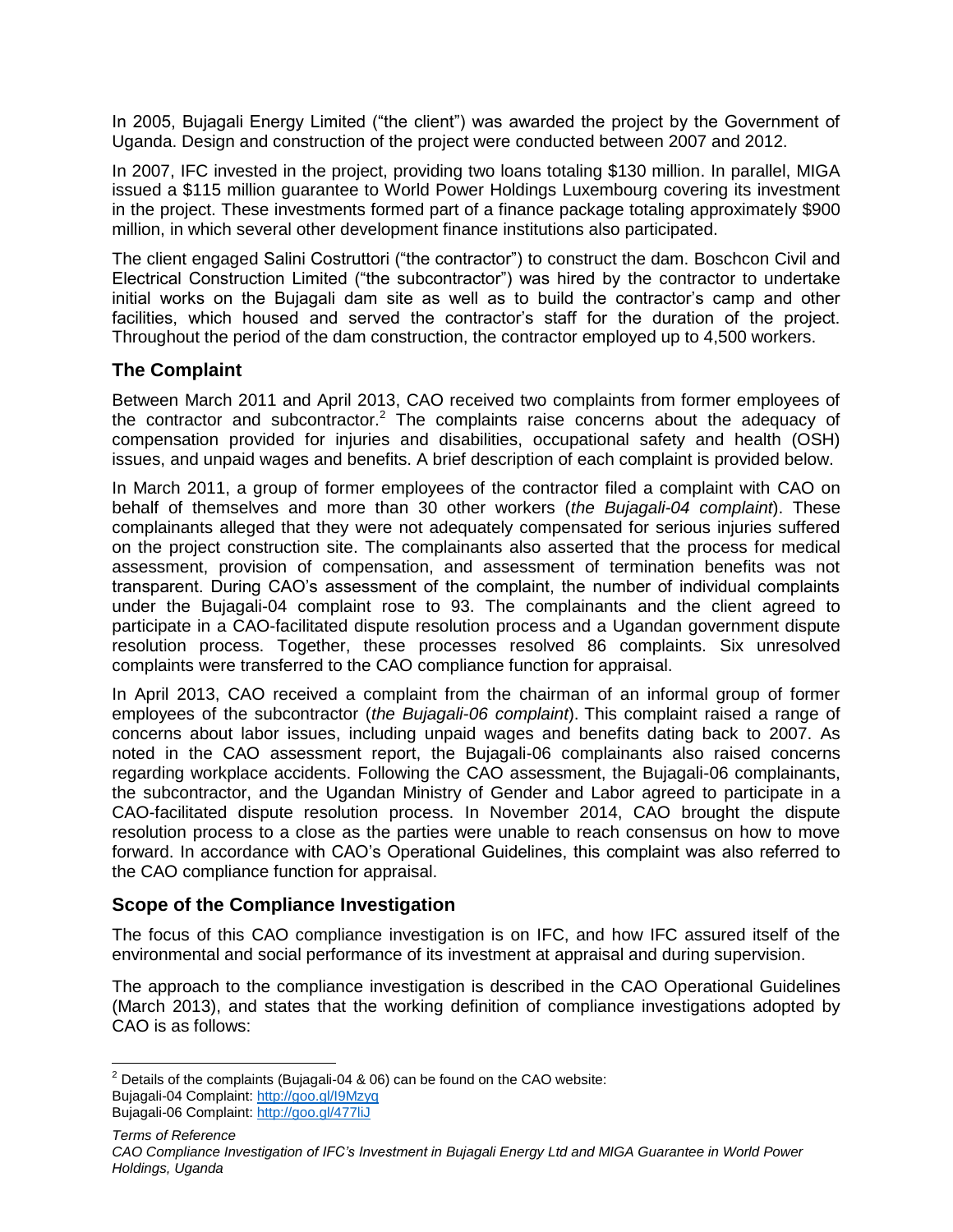An investigation is a systematic, documented verification process of objectively obtaining and evaluating evidence to determine whether environmental and social activities, conditions, management systems, or related information are in conformance with the compliance investigation criteria.

As set out in CAO's appraisal report, CAO will conduct a compliance investigation of IFC's investment in Bujagali Energy Ltd in relation to the issues raised in the complaints.

The Compliance Investigation will consider whether IFC's investment in Bujagali Energy Ltd. was appraised, structured and supervised in accordance with applicable IFC policies, procedures and standards. It will also consider whether IFC requirements as applied to this project provided an adequate level of protection.

In particular, the investigation will address the following issues:

- 1. Whether IFC's pre-investment due diligence adequately considered issues relating to Occupational Safety and Health (OSH) and workers compensation.
- 2. Whether IFC adequately supervised the project in relation to OHS issues and incidents, compensation for workplace injuries and claims regarding non-payment of wages.

# **Compliance Investigation Process and Preliminary Timeline**

The preliminary time schedule is for CAO to have a draft compliance investigation report ready in August 2016.

A draft Investigation Report will be circulated to IFC senior management and all relevant IFC departments for factual review and comment. IFC comments should be submitted in writing to CAO within 20 working days of receipt by IFC.

Upon receiving comments from IFC on the consultation draft, CAO Compliance will finalize the report. The final report will be submitted to IFC senior management for official response. A notification will be posted on CAO's website. IFC has 20 working days to submit a written response to CAO. CAO will forward the Investigation Report and the IFC response to the President of the World Bank Group. The President has no editorial input as to the content of the compliance Investigation Report, but may take the opportunity to discuss the investigation findings with CAO.

Once the President is satisfied with the response by IFC senior management, the President will provide clearance for the Investigation Report and the response. The President retains discretion over clearance. After clearance, CAO will disclose the Investigation Report and the IFC response to the Board. CAO will also alert relevant stakeholders of the disclosure of both documents on CAO's website, and share the documents with the complainants.

# **External Panelists**

As per its established practice, CAO will engage one or more external experts to work with it on this task. For this compliance investigation, CAO considers the following as necessary for the compliance investigation panel:

- Significant expertise in the assessment and management of risks around occupational safety and health in private sector projects in Africa, particularly in construction of large scale hydropower projects.
- Knowledge of IFC's E&S policies, standards and procedures.